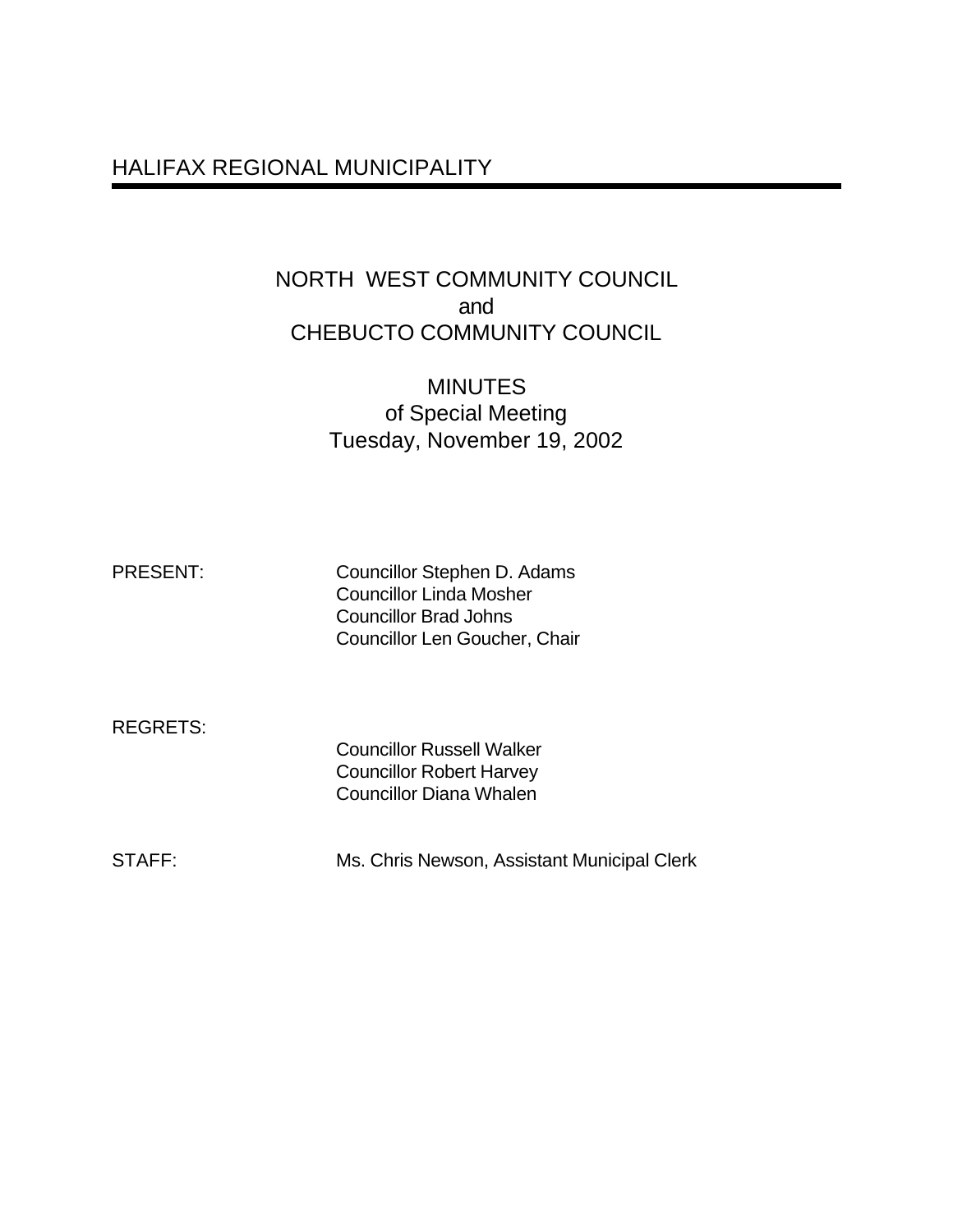## **TABLE OF CONTENTS**

| 2. CASE 00492: DEVELOPMENT AGREEMENT APPLICATION FOR<br>NEIGHBOURHOOD A AND C OF THE WENTWORTH/BEDFORD SOUTH MASTER |  |
|---------------------------------------------------------------------------------------------------------------------|--|
|                                                                                                                     |  |